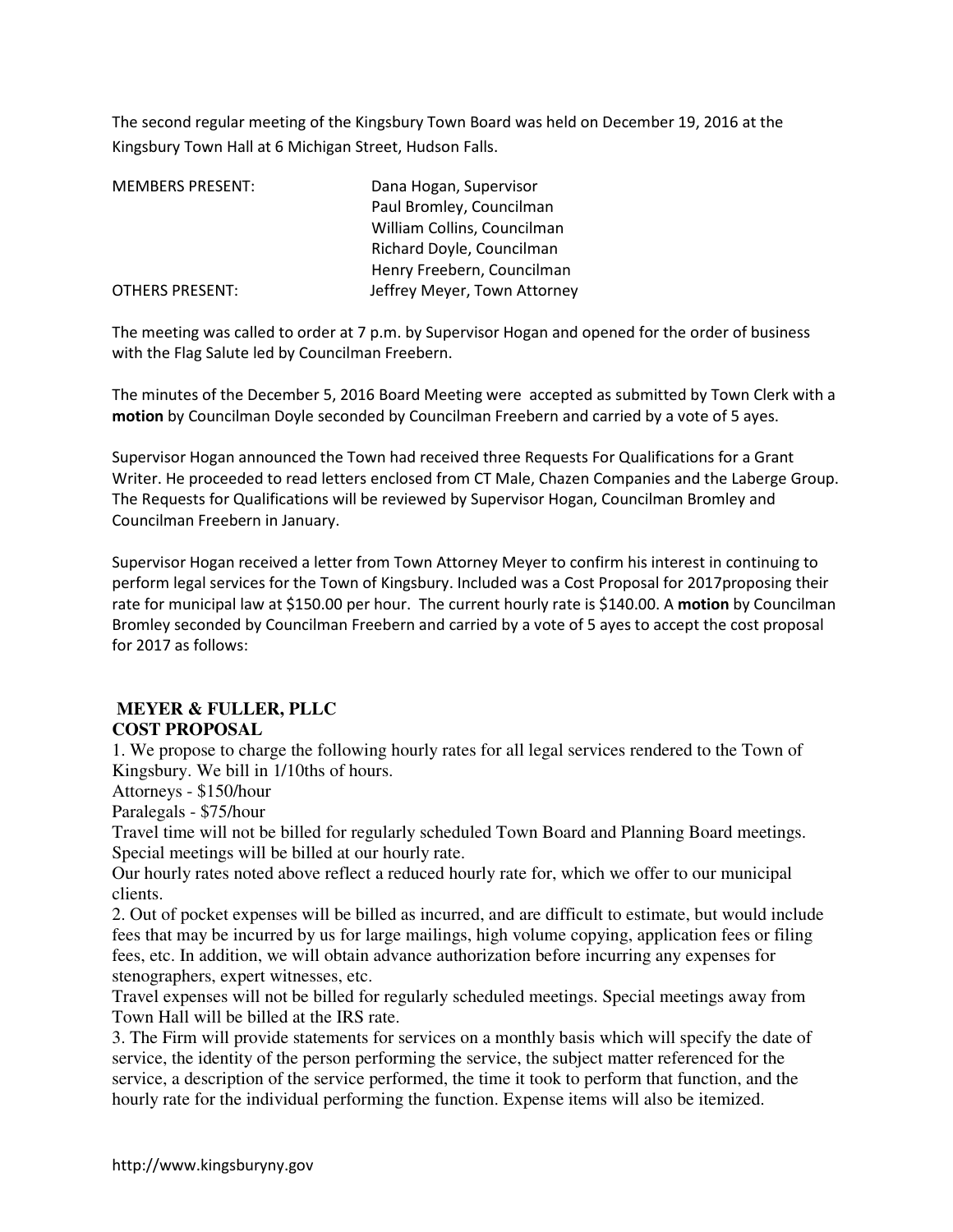Although occurring infrequently, should there arise a dispute concerning our fees, the dispute is governed by Section 137 of the Rules of the Chief Administrator of the Courts. These rules provide that you can require such disputes as are covered by the rules to be resolved through the arbitration process, i.e. you may demand that we arbitrate the dispute with you. There are forms and regulations within Section 137 describing your rights and I would be happy to provide copies to you at any time.

## LEGAL UPDATE:

Attorney Meyer presented a revised Nuisance Law that incorporated all the changes, he suggested the Board review the proposed law.

Attorney Meyer reported there is movement with the Article 7 with Keylock, possibly a settlement which has lingered for years.

Attorney Meyer reported the Article 7 with Wayne and Paul Hurd has been signed and settled on the total assessed value. Attorney Meyer stated the Ag exemption is completely separate; Colleen Adamec the Town Assessor is checking into that.

Councilman Bromley asked if there was any news on Anthony Marro. Attorney Meyer reported there was no news but will follow up with the DEC.

A **motion** by Councilman Freebern seconded by Councilman Doyle and carried by a vote of 5 ayes to accept the following Budget Transfers submitted by Comptroller Mary Ordway:

## **BUDGET TRANSFERS:**

| FROM: | SUPVR. CONR.                | 1.1220.4 | 1,500.00 |
|-------|-----------------------------|----------|----------|
|       | COMPT. CONTR.               | 1.1315.4 | 21.00    |
|       | ENGR. CONTR.                | 1.1440.4 | 4,500.00 |
| TO;   | TOWN CK. CONTR.             | 1.1410.4 | 200.00   |
|       | CENTRAL COMM.               | 1.1650.4 | 750.00   |
|       | <b>JUSTICE CONTR.</b>       | 1.1110.4 | 550.00   |
|       | COMPT. P.S.                 | 1.1315.1 | 21.00    |
|       | <b>CENTRAL DATA PROCESS</b> | 1.1680.4 | 2,500.00 |
|       | <b>SOCIAL SECURITY</b>      | 1.9030.8 | 2,000.00 |
| FROM: | CONTIGENT ACCT.             | 2.1990.4 | 1,000.00 |
|       | PARKS CONTR.                | 2.7110.4 | 1,000.00 |
|       | PLANNING P.S.               | 2.8020.1 | 2,000.00 |
| TO:   | <b>HOSP. &amp; MEDICAL</b>  | 2.9060.8 | 4,000.00 |
| From: | <b>BRIDGES P.S.</b>         | 3.5120.1 | 3,000.00 |
|       | RETIREMENT                  | 3.9010.8 | 1,500.00 |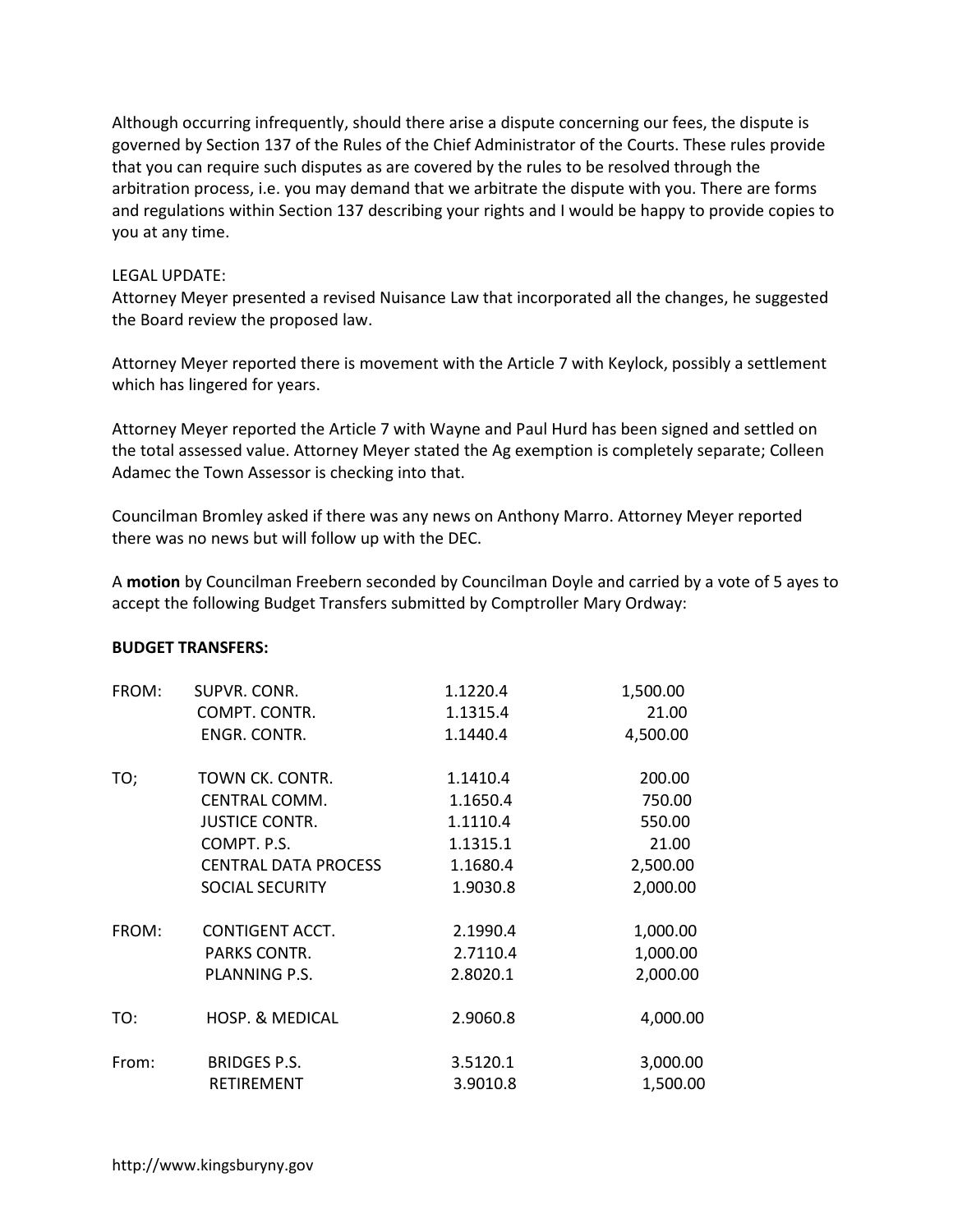| TO:   | <b>MACHINERY CONTR.</b>     | 3.5130.4 | 3,000.00 |
|-------|-----------------------------|----------|----------|
|       | HOSP. & MEDICAL             | 3.9060.8 | 1,500.00 |
| FROM: | SOURCE OF SUPPLY CONTR.     | 7.8320.4 | 3,700.00 |
| TO:   | TRANSMISSION & DIST. COMTR. | 7.8340.4 | 3,700.00 |

Supervisor Hogan read the following letter from the Friends of the IBA:

**Friends of the Washington County Grasslands IBA, Inc.** P.O. Box 82 Fort Edward, NY 12828 (518) 499-0012 www.ibafriends.org www.winterraptorfest.com



October 18, 2016

Attn: Dana Hogan, Supervisor Kingsbury Town Hall 6 Michigan Street Hudson Falls, NY 12839

Dear Mr. Hogan,

I am writing to inform you about a tax issue that impacts Washington County.

Fort Edward landowner Merrilyn Pulver has been trying to sell 180 acres of critical grassland bird habitat to New York State DEC for three years. The land will become part of the Washington County Grasslands WMA (wildlife management area). However, the transaction would take the land off the tax rolls because, by law, New York State can't pay taxes on WMAs.

**Friends of the IBA has submitted a proposal to the Town of Fort Edward offering to make a payment of \$3804** to compensate the town, county and school district for lost tax revenues if they approve the transaction.There would be no loss to any of the taxing entities. This agreement would continue until legislation is passed allowing the State of New York to pay taxes on the lands.

**Legislation introduced by Senator Little and Assemblywoman Woerner would allow New York State to pay the taxes on the Pulver parcels AND nearly \$11,000 in taxes on the WMA lands it owns in Fort Edward.** Similar legislation has been signed into law for 21 towns in New York State. These bills include the IBA towns of Fort Edward, Argyle and Kingsbury. The Senate bill passed 61-0 this year; the Assembly bill did not make it out of committee. The bills will be re-introduced next year.

**We are asking Washington County to pass a resolution in support of this legislation.** A resolution passed by the Town of Fort Edward is enclosed (*Friends of the IBA name corrected in*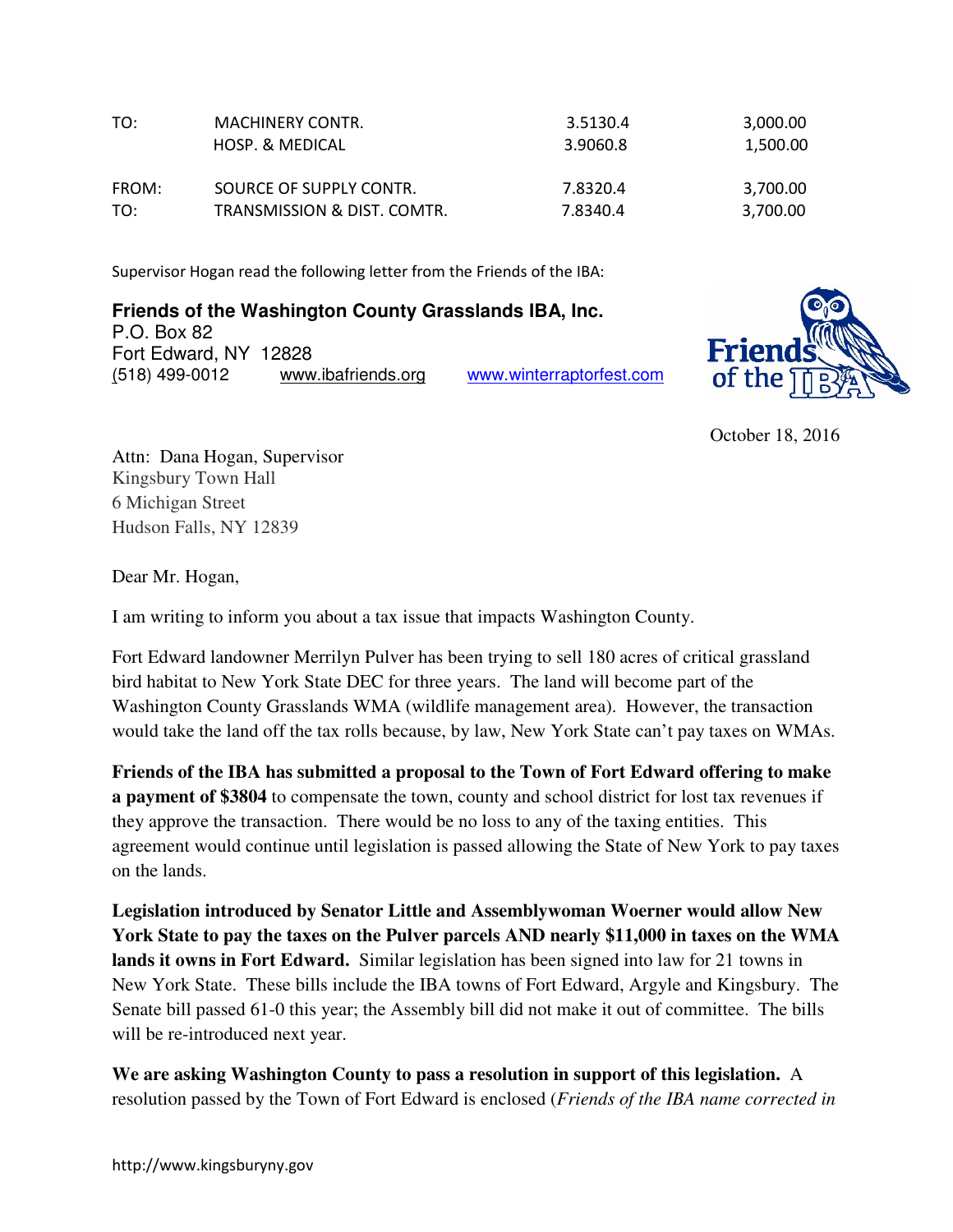*last paragraph*). The Washington County Grasslands IBA is critical to the survival of Shorteared Owls in NYS and supports 10 of 11 of New York's grassland bird "Species of Greatest Conservation Need." It attracts thousands of local residents and visitors to Washington County because of the rare birds it supports.

Friends of the IBA's successful Winter Raptor Fest represents only a fraction of the area's potential for economic growth from birding tourism. Your support will benefit local residents and towns and help preserve our natural heritage. Please feel free to call me if you have any questions.

Sincerely,

Laurie LaFond *Director (518) 796-6003* 

In addition to the letter Supervisor Hogan received a sample resolution adopted by the Fort Edward Town Board in support of a bill allowing NYS ORPTS to pay taxes in the Washington County WMA. After discussion the Board agreed it was not necessary to take action at this time.

The Board usually conducts the Town Board Meetings on the first and third Monday of each month; due to New Year's and Martin Luther King Day the January meetings will be held Tuesday January 3, 2017 (Organizational Meeting) and Monday January 23, 2017. The Board will resume the Public Hearing for "Nuisance Properties" and open a Public Hearing for "Noise Control" on January 23, 2017.

Town Clerk reported on December 6, 2017 the TE 9c form for the request for the reduction of the speed limit on Vaughn Road had been sent to Steve Haskins; Washington County Superintendent of Public Works.

Supervisor Hogan read a letter from Senator Betty Little about the Mobile and Manufactured Home Replacement Program which she was successful in creating. The program will provide local grants to replace dilapidated mobile and manufactured homes in our community.

A **motion** by Councilman Freebern seconded by Councilman Collins and carried by a vote of 5 ayes giving Supervisor Hogan permission to submit an application to the program on the behalf of the Town of Kingsbury by January 17, 2017.

Supervisor Hogan reported on December 8, 2016 he and Comptroller Mary Ordway met with the School Administrators and Bob Dingman to discuss sharing the Recreation Department Efficiencies without jeopardizing the services of the program. This issue will be discussed at the next School Board Meeting.

Supervisor Hogan reported the Town had received a Notice of Claim for an incident that occurred on November 4, 2016 at the Smiths Basin Bridge where a construction worker lost his life.